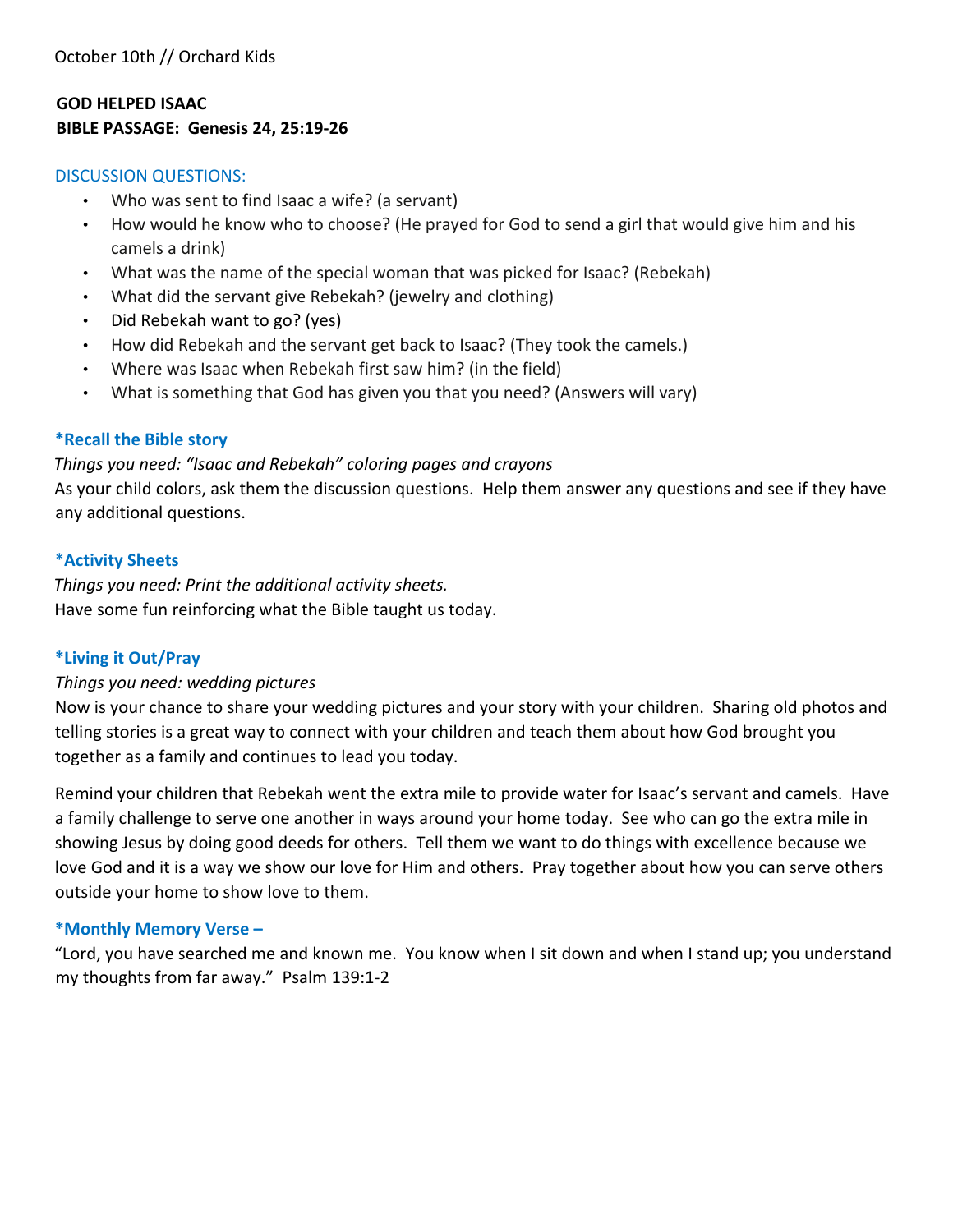

© 2021 Lifeway. This item may be reproduced.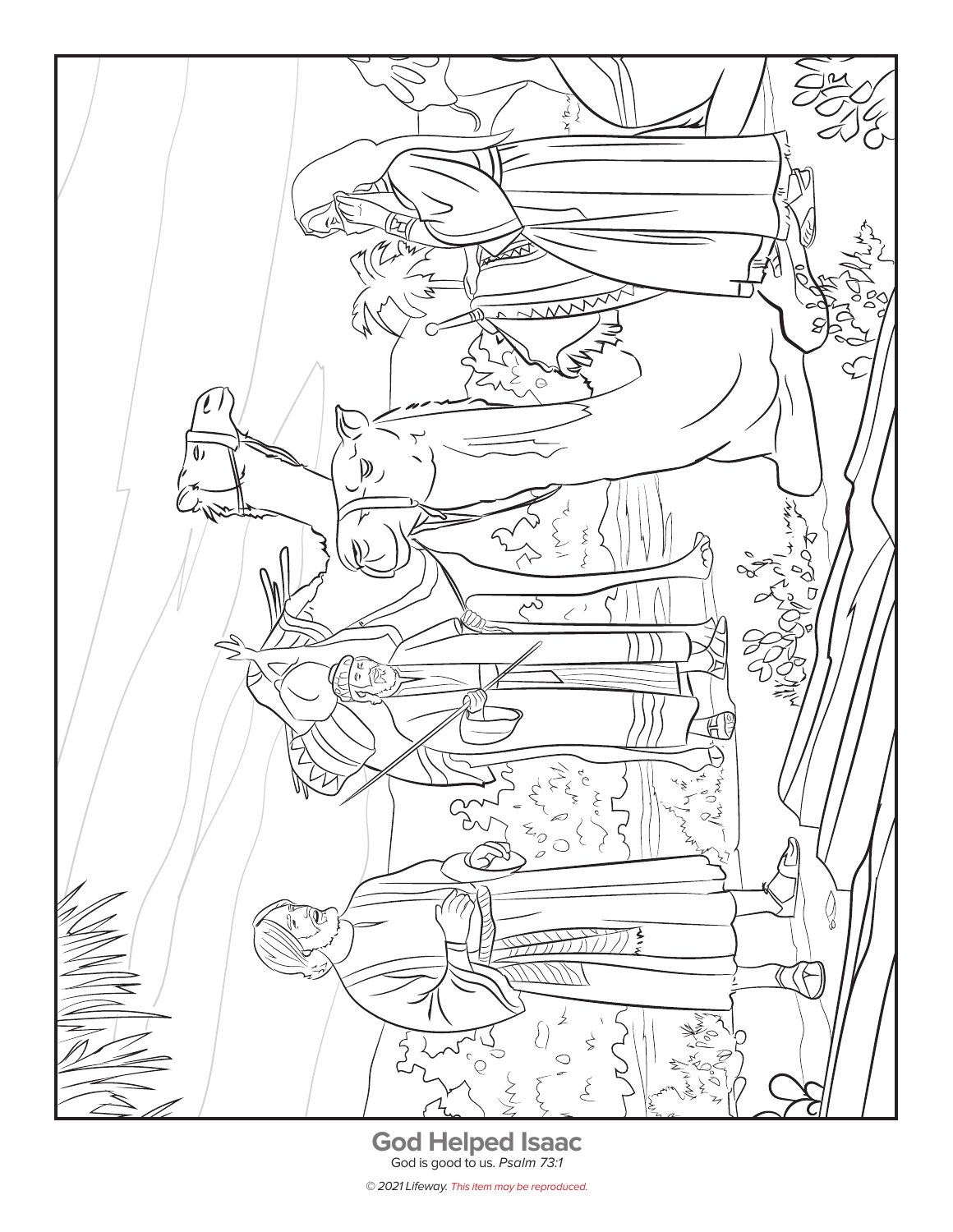## A Bride for Isaac

Isaac brought her into the tent of his mother Sarah, and he married Rebekah. So she became his wife, and he loved her. Genesis 24:67





## **ACROSS**

- 1. To be united as husband and wife
- 3. A male human offspring
- 5. A man's partner in marriage
- 6. The wife of Isaac
- 7. A large animal used for transportation in the desert

### **DOWN**

- 2. To take liquid into the mouth and swallow it
- 3. A person who works for another person
- 4. The son of Abraham

| REBEKAH      | MARRIED | SERVANT | <b>ISAAC</b> |  |
|--------------|---------|---------|--------------|--|
| <b>DRINK</b> | SON     | CAMEL   | WIFE         |  |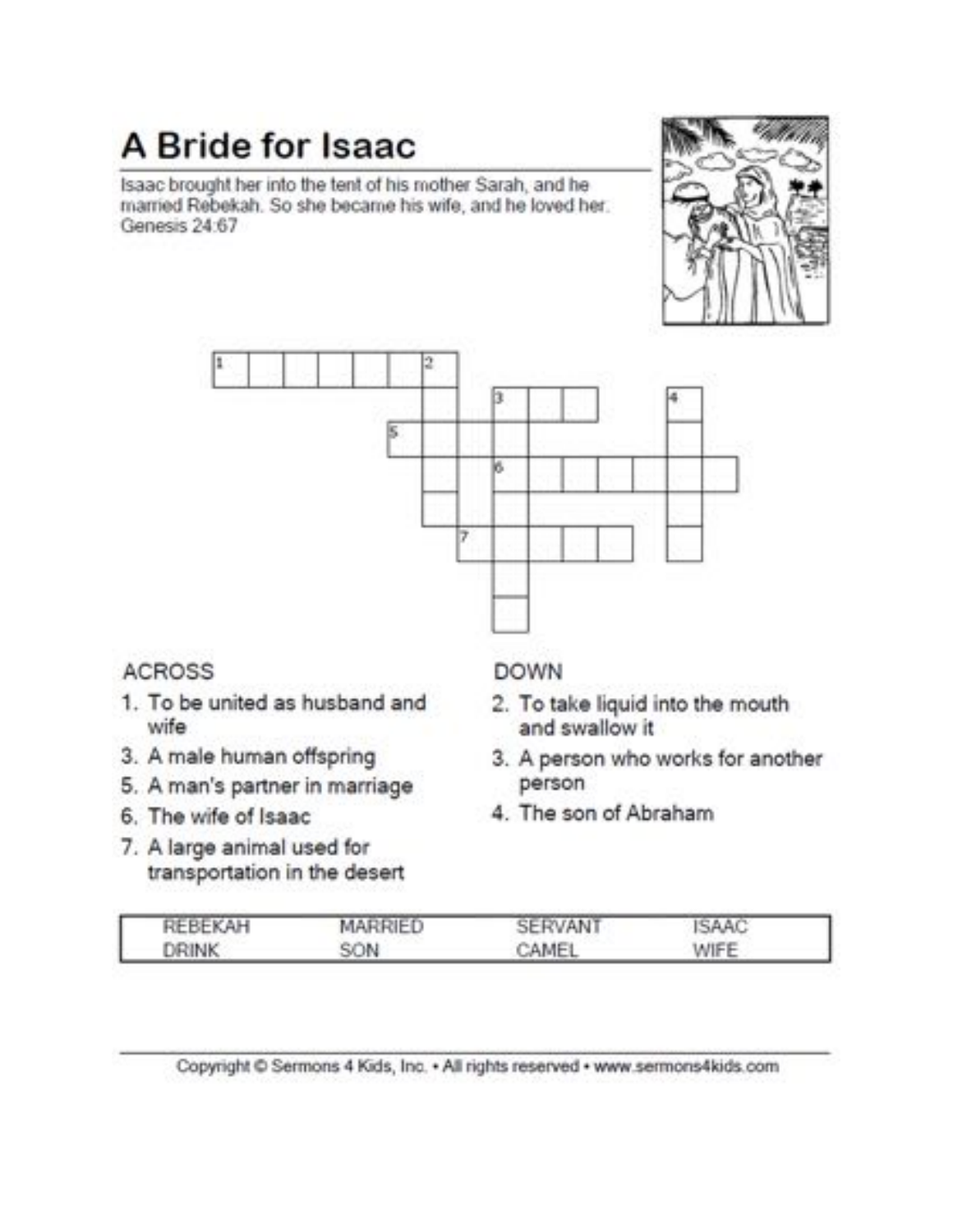# A Bride for Isaac

Isaac brought her into the tent of his mother Sarah, and he married Rebekah. So she became his wife, and he loved her. Genesis 24:67



| υ  |    |  |  |  | O W I S A A C F F T E         |  |    | s   | s              | -1           |  |
|----|----|--|--|--|-------------------------------|--|----|-----|----------------|--------------|--|
| F. |    |  |  |  | K Q U M A I D E N A           |  | P  | F.  |                | H W          |  |
| N  | s. |  |  |  | ECAMELSQN                     |  | м  | U   | z              | р            |  |
| s  |    |  |  |  | E B D T T K U K G W W I       |  |    |     | Y.             | ×            |  |
| L  |    |  |  |  | R H B L N H E N R J A         |  |    |     | K L            | X.           |  |
|    |    |  |  |  | D V B G I E K I K D W T L W Y |  |    |     |                |              |  |
|    |    |  |  |  | G A O R P C R N W S W E Q D M |  |    |     |                |              |  |
|    |    |  |  |  | K N D A N P E G I B P R E A H |  |    |     |                |              |  |
|    |    |  |  |  | G T Z D S S S H F E G I       |  |    |     | H A R          |              |  |
|    |    |  |  |  | S D Y E O N T C E Z R         |  |    | A K | P <sub>S</sub> |              |  |
|    |    |  |  |  | <b>GOTHAFGEQRREV</b>          |  |    |     | $D$ $O$        |              |  |
| м  |    |  |  |  | Z C K Z X H B A B B           |  | s  | т   |                | T N          |  |
| x  |    |  |  |  | R K F F R V M A E A           |  | Y  | L   | C              | Y            |  |
| L. |    |  |  |  | J H Q P L U F R Z L N         |  |    | Y   |                | K M          |  |
|    |    |  |  |  | O W E A L T H Y M T O         |  | F. | F   | x              | $\mathsf{p}$ |  |
|    |    |  |  |  |                               |  |    |     |                |              |  |

| <b>FAMILY</b> | WIFE    | MARRIED | CAMELS       | SERVANT       |
|---------------|---------|---------|--------------|---------------|
| <b>DRINK</b>  | ABRAHAM | WEALTHY | SPRING       | <b>MAIDEN</b> |
| WATER         | SON     | CHOSEN  | <b>ISAAC</b> | REBEKAH       |

Copyright @ Sermons 4 Kids, Inc. . All Rights Reserved . www.sermons4kids.com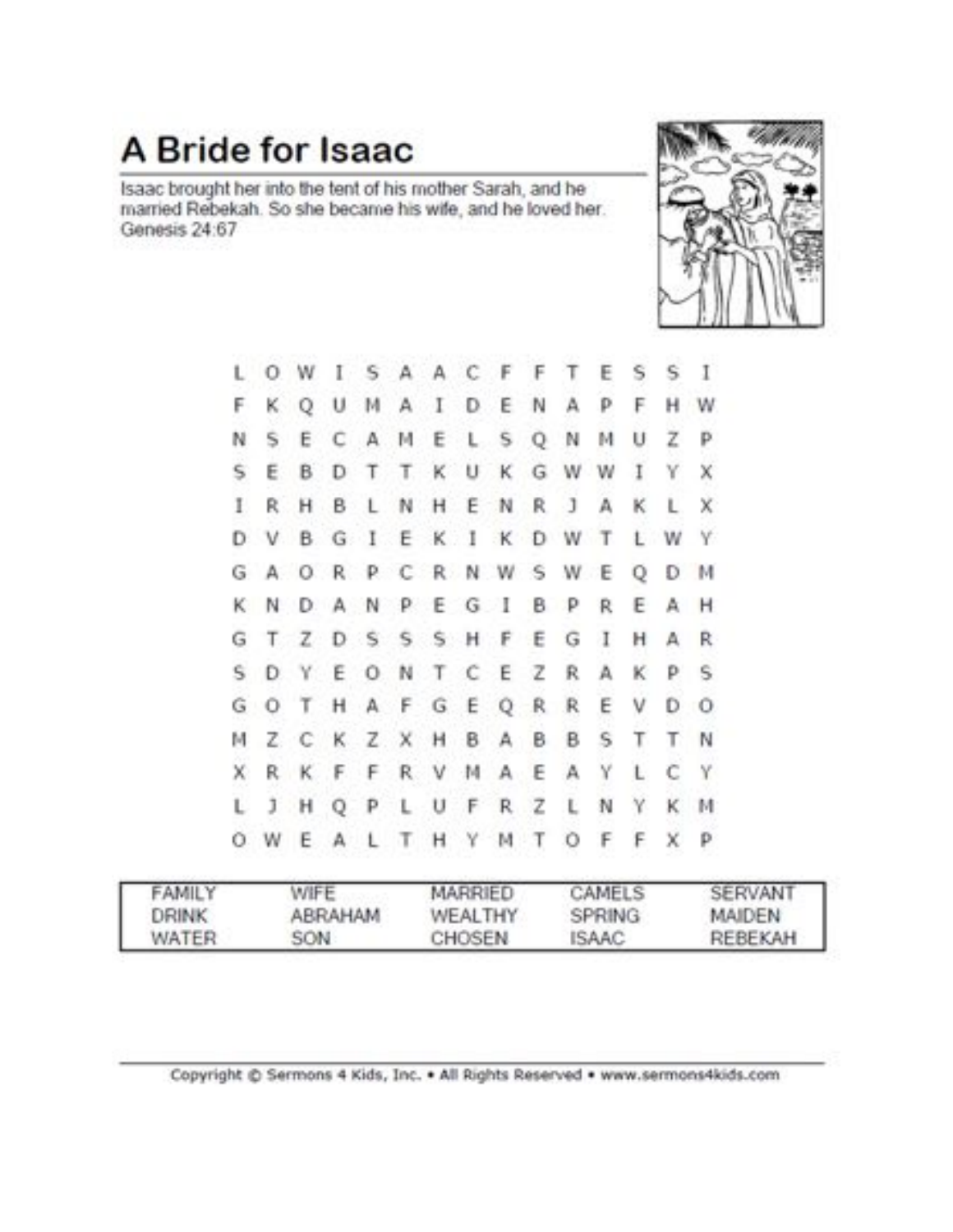

*Rebekah draws water for the camels*